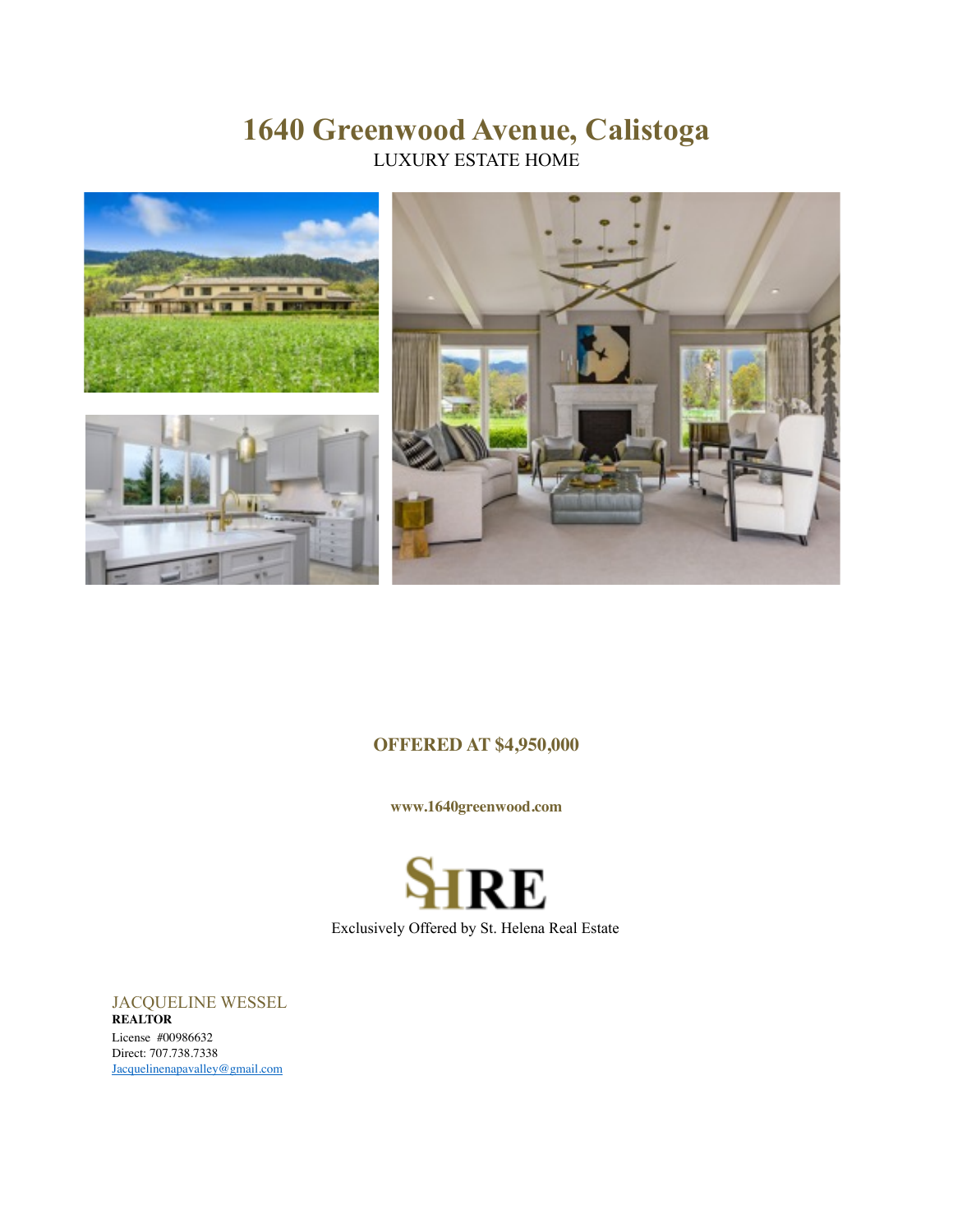### **PROPERTY OVERVIEW & DETAILS**

#### **General Information**

| <b>Address:</b>    | 1640 Greenwood Avenue<br>Calistoga, CA 94515 |
|--------------------|----------------------------------------------|
| Lot Size:          | $3.23 + (-$ Acres                            |
| APN:               | 011-390-002-000                              |
| <b>Year Built:</b> | 2004                                         |

#### **General Overview**

- · Main Residence: 6,410+/- square feet
- · Separate bonus studio above 3 car garage: 1,012+/- square feet
- · Olive tree lined driveway
- · Heated pool & spa with electric safety covers
- · Outdoor dining areas and patios with Lynx gas heaters
- · City water
- · Gas
- · Septic system
- · Newly drilled well intended for Landscaping (not hooked up)
- · 5 zone radiant heat downstairs
- · 2 zone air conditioning system (up/down)
- · Central vacuum system

#### **Exterior**

#### **Main Residence**

- · Stucco exterior
- · Slate tile roof
- · Dual pane windows and doors

#### **Interior**

#### **Entry & Foyer**

- · Double entry doors
- · Tile floor

#### **Living Room**

- · Wood burning fireplace with marble mantel
- · Built-In speakers
- · Cherry wood floors
- · Views to gardens and outdoor patios
- · French doors to outside sitting area with heater

#### **Formal Dining Room**

- · Located between kitchen and living room
- · Cherry wood floors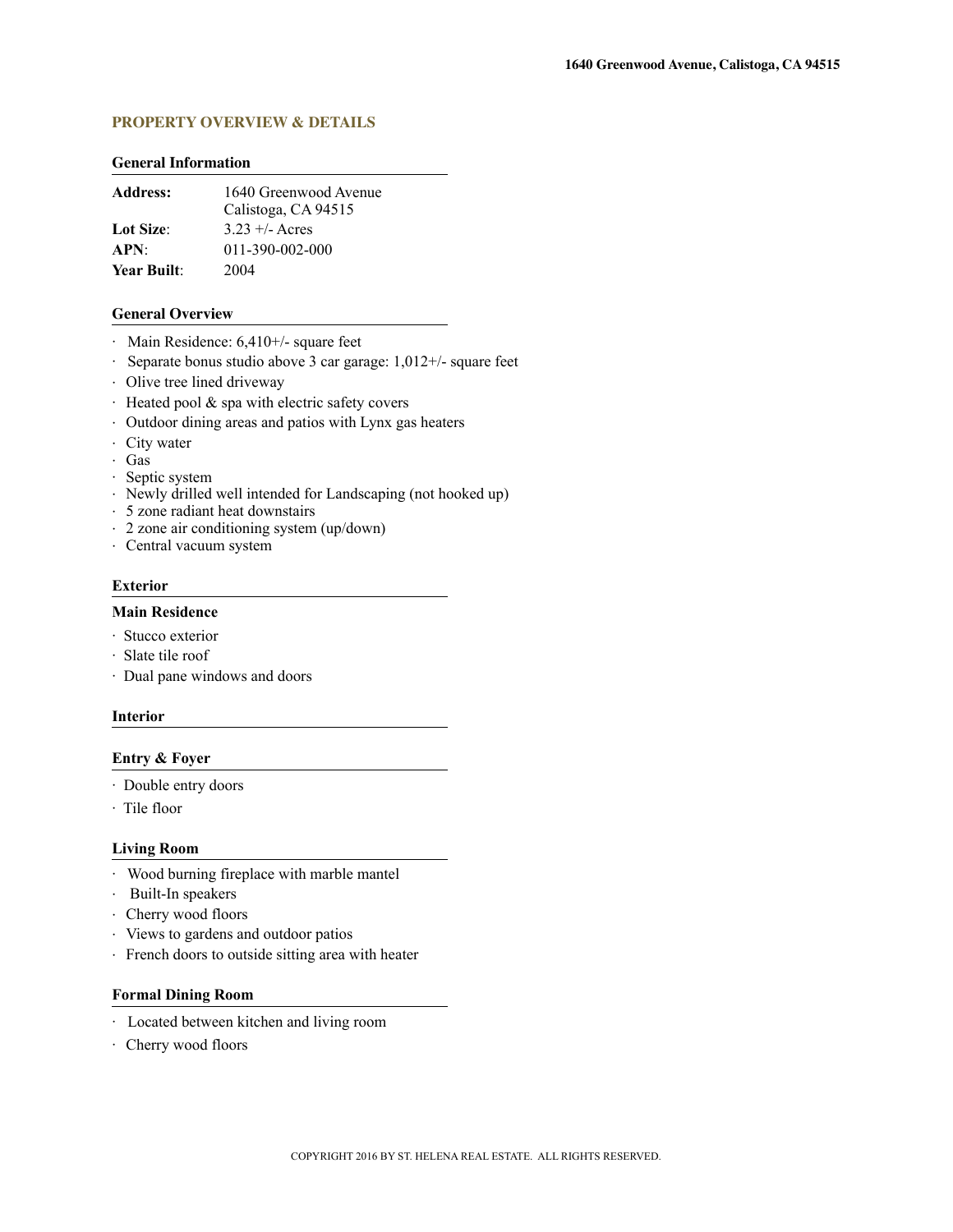# **Kitchen**

- · Quartz counters calcutta pattern
- · Large island with sink
- · Views to front and backyard
- · Recessed lighting and pendant lights
- · 2 Dacor wall ovens
- · 2 Miele dishwashers
- · 2 full size Miele side-by-side refrigerators and freezers
- · Thermador Professional 6-burner gas range
- · Marvel clear ice machine
- · Brass faucets by Waterworks
- · Tile floor

# **Breakfast Nook**

- · Cherry wood floors
- · Built-in cabinets
- · Overlooks the backyard

#### **Walk-In Butler's Pantry**

- · Located off kitchen
- · Extensive cabinetry/storage
- · 2 Subzero wine fridges & 4 beverage drawers
- · Tile floor

## **Family Room**

- · Fireplace with gas insert
- · Built in speakers
- · Tile floor
- · French doors to backyard
- · Backdoor entrance from garage

#### **Powder Room/Guest Bathroom**

- · Shower over tub
- · Designer wallpaper
- · Tile floor

#### **Downstairs Office**

- · Cherrywood floors
- · Overlooks front yard
- · CAT wiring

#### **2 Downstairs Guests Bedrooms and Bath**

- · Large bedrooms and closets
- · Shower over tub
- · Tile floor in bathroom
- · Cherrywood floors in bedrooms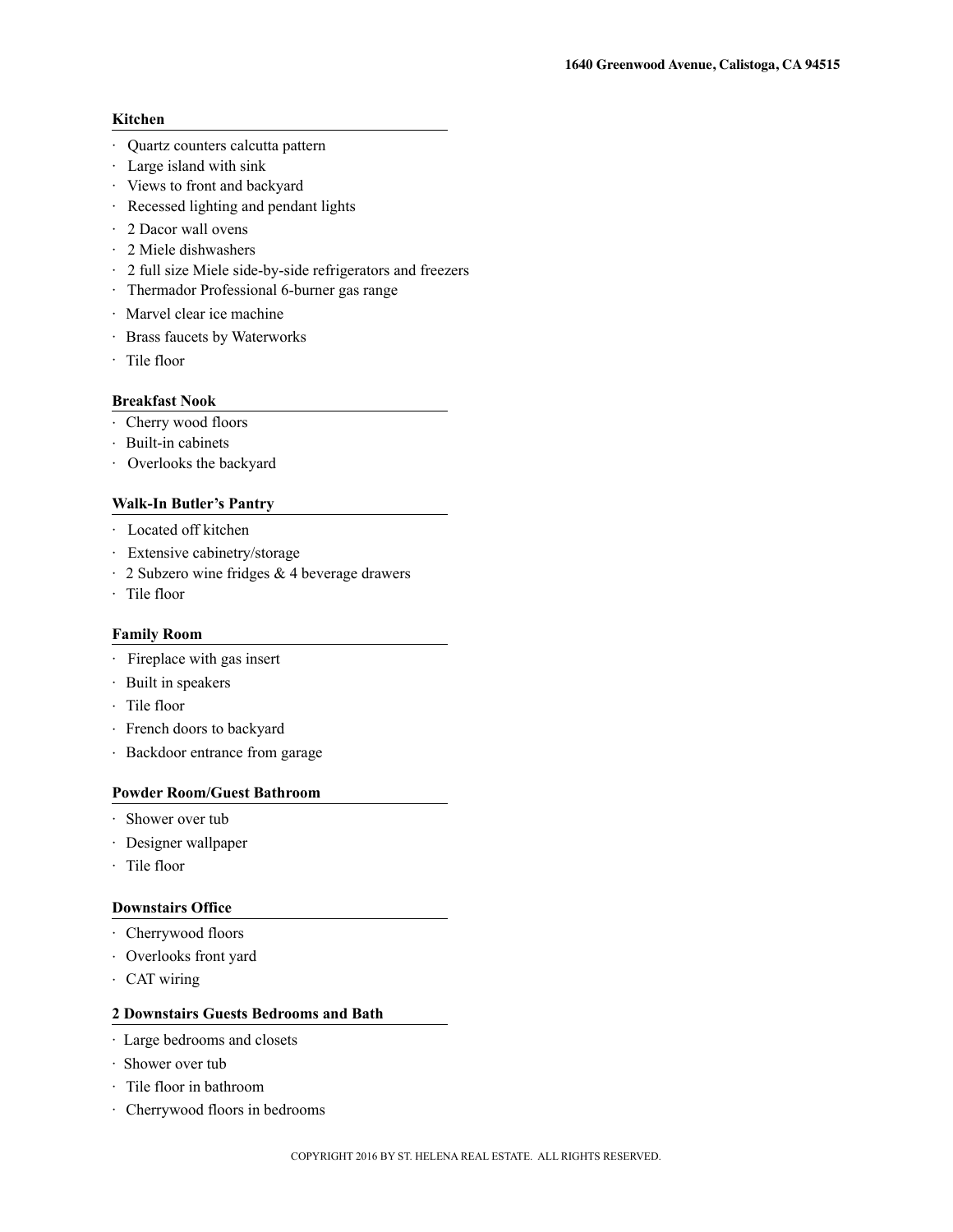# · Blackout Roman shades

#### **Upstairs Laundry Room**

- · Double Stacked Full Size Washers/Dryers
- · Utility sink with sprayer

# **Upstairs Guest Suite and Bath**

- · Large bedroom & closet
- · Stall shower
- · Tile floor
- · Cherrywood floors in bedroom
- · Blackout Roman shades

#### **Master Suite and Bath**

- · Large walk-in closets with built-in shelves and drawers
- · Marble countertops & double sinks
- · Jacuzzi tub
- · Separate stall shower
- · Cherrywood floors in bedroom
- · Blackout Roman shades

# **Separate Bonus Studio over Garage**

- · Cherrywood floors
- · Blackout Roman shades
- · Private staircase
- · Separate heating and air conditioning system

# **Pool/Studio Bathroom**

- · Stall shower
- · Tile floors

#### **Garage**

- · Deep 3 car garage
- · Storage cabinets

#### **Outdoors**

#### **Swimming Pool & Separate Spa**

- · Electric safety covers
- · Heated
- · Covered patio with Lynx heater

#### **Landscaping**

- · Auto irrigation
- · Newly dug well intended for landscaping use but not hooked up yet